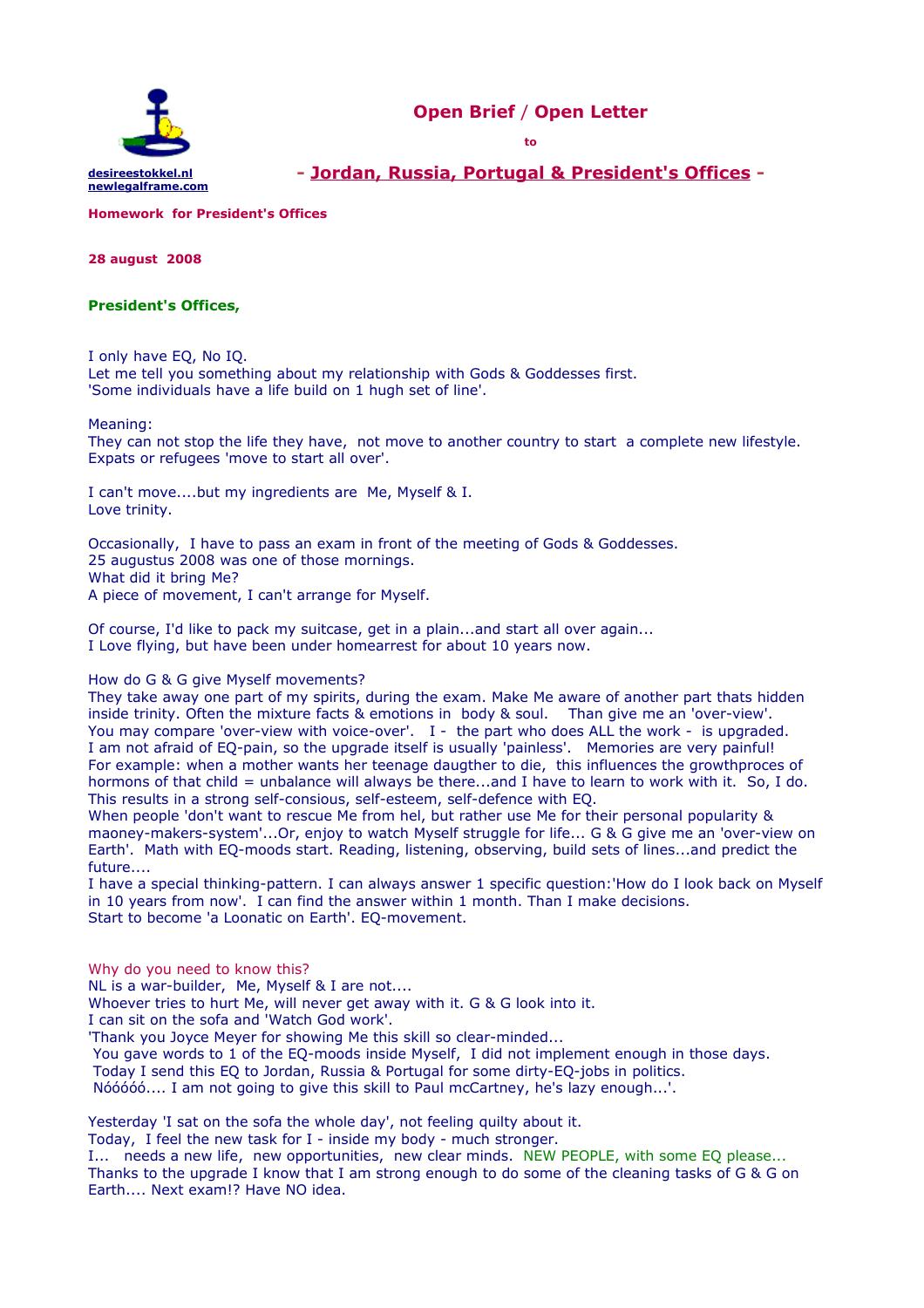# **Lets clean up Earth**

- Jordan & Portugal. The website of Russia is more reliable than the sites of the media. GOOD. You and other countries have to build domestic truth on your websites too. 'Simple people don't want the manipulations & lies of the media anymore'. Farmers...and...I, we never get a moment of truth in the media, that bans hel out of our lives. While the whole World needs our deep-linked truth! And please, make other Presidents' offices publish extensive domestic truth too. My emails do not always arrive on the other side of the World. I need you to help me here.
- Can you make other Presidents respond to my letter of 8 august 2008, send to you? I need your emails or letters on the desk of the ICC-judge. Before its too late! You have to clean up NL before you can clean up the rest of the World.
- I can only show you 'how you can clean up NL and 'help Me survive murder-attempts on my life'.
- Close down the websites of NL-parliament in your country. Keep open: www.overheid.nl Close websites of NL-political parties. At least 'untill your people understand which message you will get through'= NL wants war. When NL works from the truth about my ICC-lawcase, you may open those sites again.
- NGOs & AVOs in my life against Me, Myself & I. Jordan, I understand that you don't want to be coöperative anymore with Church-linked NGOs who do not work from Legal truth. GOOD. But you have also noticed that 'Geert Wilders wants Jordan to be punished for this approach'. WRONG. Human Right Watch & Amnesty Internaitonal lie about my ICC-case; NL politicians hide behind HRW & AI. This has to stop! Every minute invested in hatred-distibution of HRW, AI & NL-politics causes a delay in the implementation of Fair trade & Eko. We are running out of time!

I strongly believe that governments should NOT work with HRW & AI anymore. Or, make very clear to the people 'that these NGOs cause war too, with manipulations'.

I also feel that Church-linked NGOs - who prefer to close deals with dictators, like the NL-church does - have to be boycotted. Behind screenes the NL-church is building 'a violent group of friends, selected from politics & church-members'. Even disabled people in NL complain: 'NL-parliament donates money to churches for renovations of churchbuildings, but we don't get money for our needs'. I use this example more often, because it says it all. You can read for yourself on my site that the Vatican is informed about my ICC-case. What do they do? They ban Me... and start to build an aggresive church in NL. Gods & Goddesses had given me the assignment 'to upgrade the Vatican', 2 years ago. I run away from church now, with a new assignment in my brains: 'Smoke out the Vatican'. I am making progress = President of Iran recognises my ICC-case....

But its very painful in my individual memories! I have never been a 'Church-member, but I am a good-hearted individual for Everyone'.

Read carefully here! I said Everyone, NOT Everybody. I am good for ALL spirits, as long as they are good for Me, Myself & I. I don't have to have Myself killed voluntarily. Watch God Work.....

Stop NGOs when they cause war!

## ● AVOs

You may arrest Rob de Wijk from my Clingendael-letter now, when he enters your souvereignity....

Put him - and ALL his colleagues within Clingendael, TNO & HCSS under suspicion of crimes against humanity - under homearrest / hotelarrest when they enter your domain. An 'Eye for an Eye, a Tooth for a Tooth', is granted here.

Stick to this rule, untill the day NL-AVOs start to explain truth about my ICC-lawcase to 'simple people'. War is war and Love is Love.

## **I did do my homework at the work-meeting of Gods & Goddesses last night.**

You have to move carefull here. Whenever NL-AVOs inform you about politics, they lie... only to pretect themselves.

Your answer has to be:'When you isolate us from your truth for peace, we isolate you too'. Foreigners: 'If you do your EQ- job good, 'Watch God Work will take it over from you'.'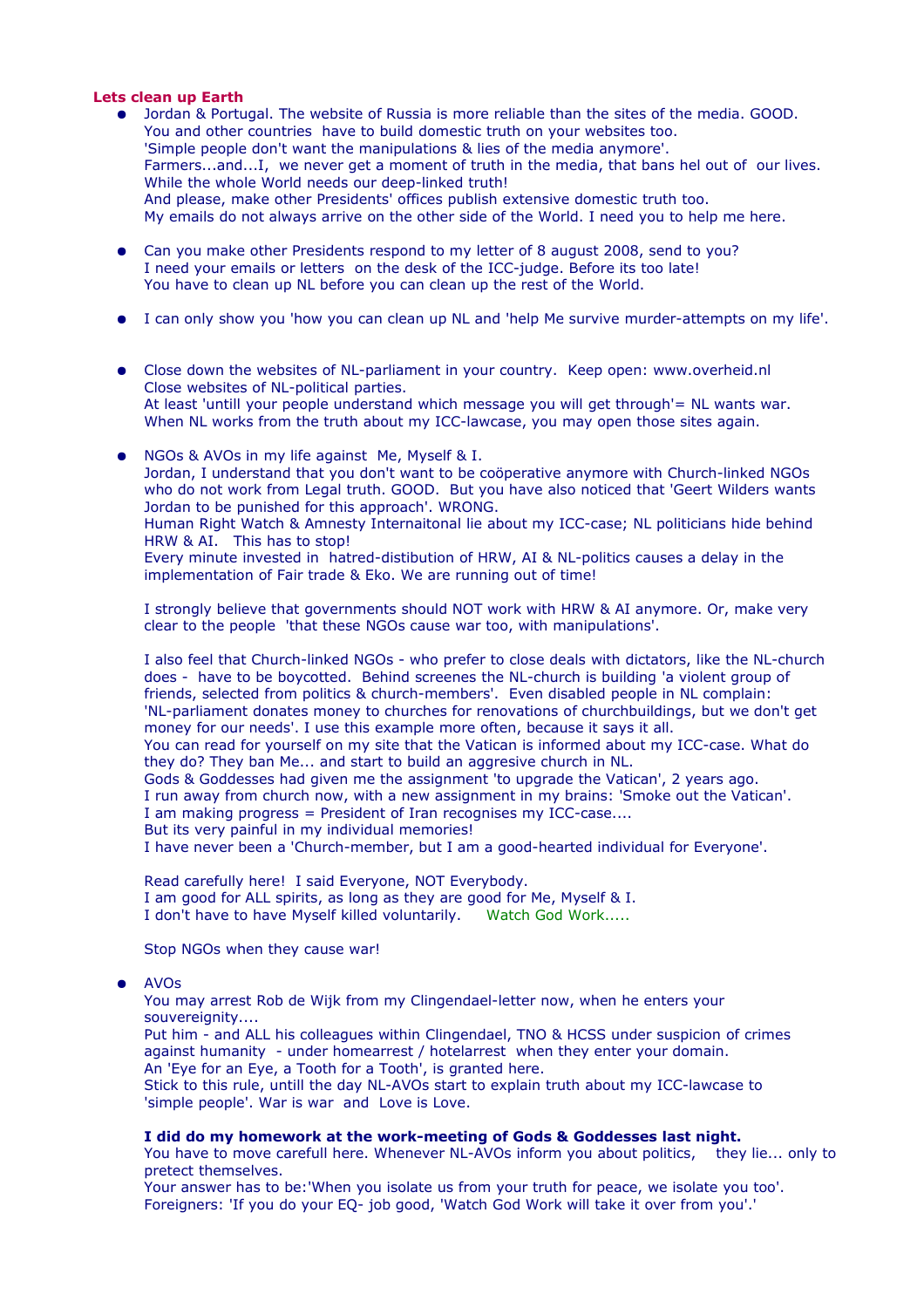(Rob de Wijk fucked Myself in the Galaxy, misused Me for his Ego... but this doesn't mean that I have to have Myself killed by his manipulations and those of his LOW-EQ-collegeagues...)

## ● NoLandmines.UK and similar org.

Russia, you have dropped bombs on Georgia. Clean up after yourself! Its about time you start to develop 'self-cleaning bombs'. I can....'No crosswords'...

#### Tja...

A NGO like NoLandmines has to come to some serious New decisions for their Core-business. New agreements with local people they want to rescue, too. 'Simple people will not take it anymore when NGOs collaborate with the EU, UN & NATO in corruption, which cause wars'.

The whole mentality of NGOs is sickmaking in itself and has to be removed from the market. 'Celebrities cause Wars, together with parliaments'. NGOs use VIPs for Fundraisings, while those Celebs themselves plunder Earth for their lifestyle. Media Loves it. A battle between parliament & 'normal VIPs'.

Simple people feel that UN, EU or NATO do not protect them at their own soil. NGOs are connections between actors, hopefully bringing some 'Goods & Services for the Future'... Lets hope a lot....

### Another example: Oxfam in USA

Oxfam wants to invest money & education in local poor people in African-countries. They help local farmers grow food, buy it from them for distibution in regions where people die of hunger, help farmers sell it on the local market. Result: less powerty, less hunger. But...USA-administration does not want to participate in this hughe-healty-effective system to remove poverty from Earth. Oxfam sould go to USA-court, for a verdict of a judge. But...they don't.... They also want to stay friends with the wrong politcians. Cowards.

When NGOs do not go to court to remove MISCONDUCT from planet Earth, poverty & hunger will increase. Especially next to Internaitonal Courts of Law, located in NL.... only founded for 'dictator-games amongst politicians'.

'Simple people are not that stupid anymore; the Web brings them New education'....

NGOs still don't want to ackowledge Me as a highly important actor on Earth for Worldpeace. Thus: close NGOs.

• VIPs<br>VIPs in NL are VITs. I Love that definition of the Chinese! Very Important Trouble-makers.....

● Sóóóóóó.....Gods & Goddesses gave Me, Myself & I .... Paul mcCartney. We are both strong spirits! He's such a bastard, having a power-struggle with my spirits! Waste my Good powers for Love. I have to try to be fair here. He listenes to my rhythm, and tries to implement it. SLOWLY.... But he is reluctant in 'normal talks'. But...because he's part of War-corruption - and UN & EU Standards for Living have changed

overnight - he can't run away any longer.

Gods & Goddesses have given him a beautiful assignment , which he can't value ...yet... His spiritual-male-EQ is civilized enough to create movement on Earth between War and Love. His body & soul still have to get used to the emotion War into Love for ALL of Us. His definitions for War & Love are not categorized conclusively. Can't build set of lines on it.

'VIPs- extravagance still defines his spoilt-rotten-attitude towards war-victums'.

He looks down on war-victums, just like ALL other Celebrities do. While he should set a good example in the world of Celebrities

= Love war-victums as intelligent human beings and 'level relationships with them'.

- = Undo everything thats not Fair trade & Eko, for as far as techonology & means go in 2008.
- = Educate Young adults on his New Talents & Tools

**Celebrities do NOT have the right to cause war, with their greedy lifestyle! We are running out of raw materials: 'Money won't buy them Love'. Jordan is specialized in this:'Money can't buy them Water for Love'.**